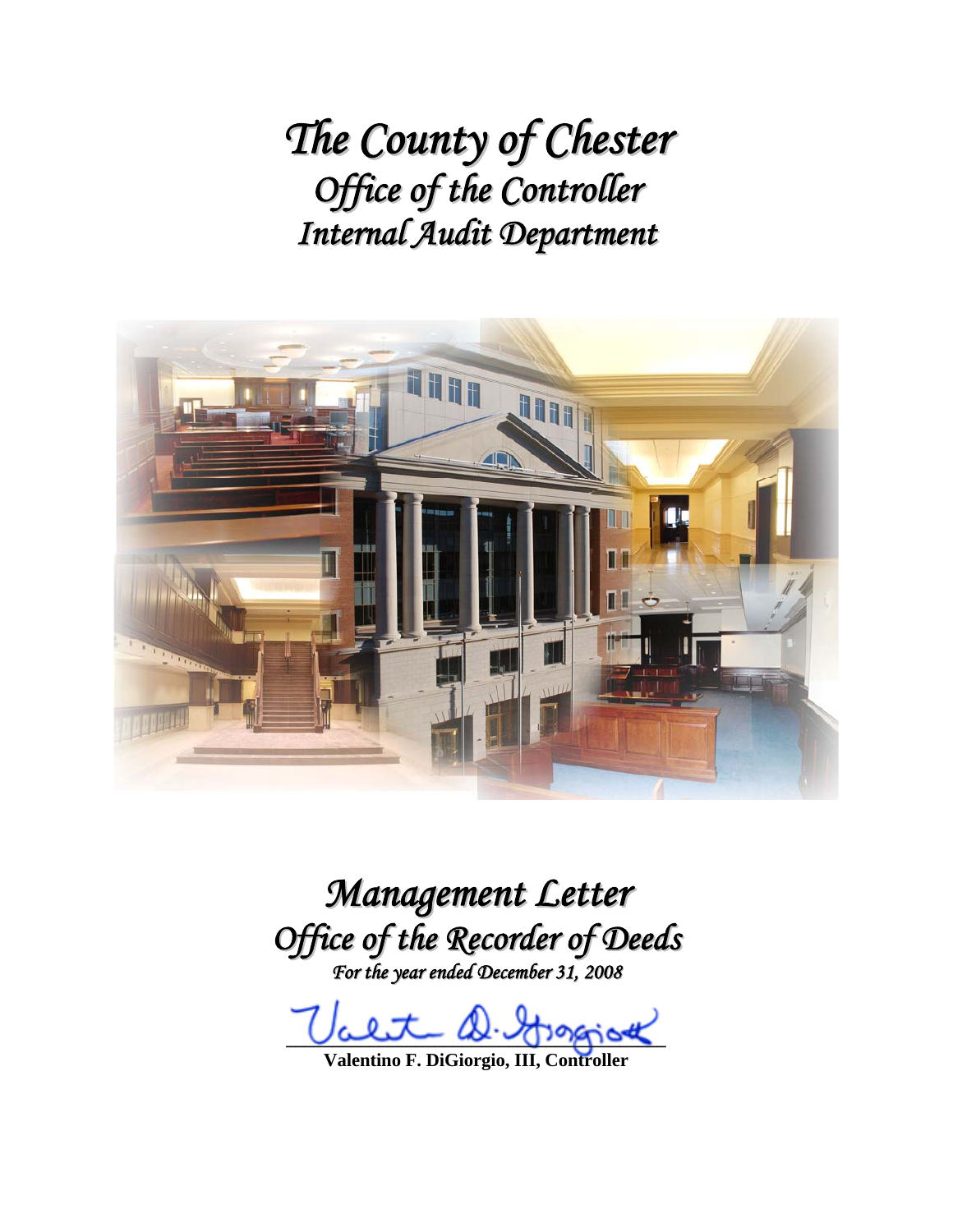#### **To: Ryan A. Costello, Recorder of Deeds**

#### *Introduction*

On July 10, 2009, Internal Audit completed an audit of the *Office of the Recorder of Deeds* (*Recorder*) for the year ended December 31, 2008. Gretchen W. Sohn, CIA, was the auditorin-charge and was assisted by one additional auditor. Internal Audit is required by the Pennsylvania County Code to review county offices annually to ensure compliance with policies and procedures and to assess their overall internal control structure. The scope of our audit included a review of the following:

- Cash and Petty Cash/Change Funds
- Accounts Receivable
- Liabilities
- Cash Receipts
- Cash Disbursements
- Voided Transactions
- Recorder's Records Fund.

We conducted our audit in accordance with generally accepted auditing standards and standards applicable to financial audits contained in *Government Auditing Standards* published by the Comptroller of the United States. We have also issued our Independent Auditor's Report on Compliance and Internal Control over Financial Reporting concurrent with this Management Letter. Disclosures and other information in that Report (also dated July 10, 2009) should be considered in conjunction with this Management Letter.

#### *Executive Summary*

The management and staff of the *Recorder* are, in all material respects, in compliance with policies and procedures imposed by the County of Chester, the Commonwealth of Pennsylvania, and by the *Recorder*.The audit disclosed only 1 minor internal control finding which is included in this Management Letter.

The management and staff of the Recorder should be commended for their dedication to excellence. The Internal Audit Department offers its compliments to an extremely knowledgeable and well-trained staff.

Internal Audit would like to thank the management and staff of the *Recorder* for their cooperation and assistance during the course of this audit.

Please feel free to contact our office at (610) 344-6769 should you have any questions or concerns.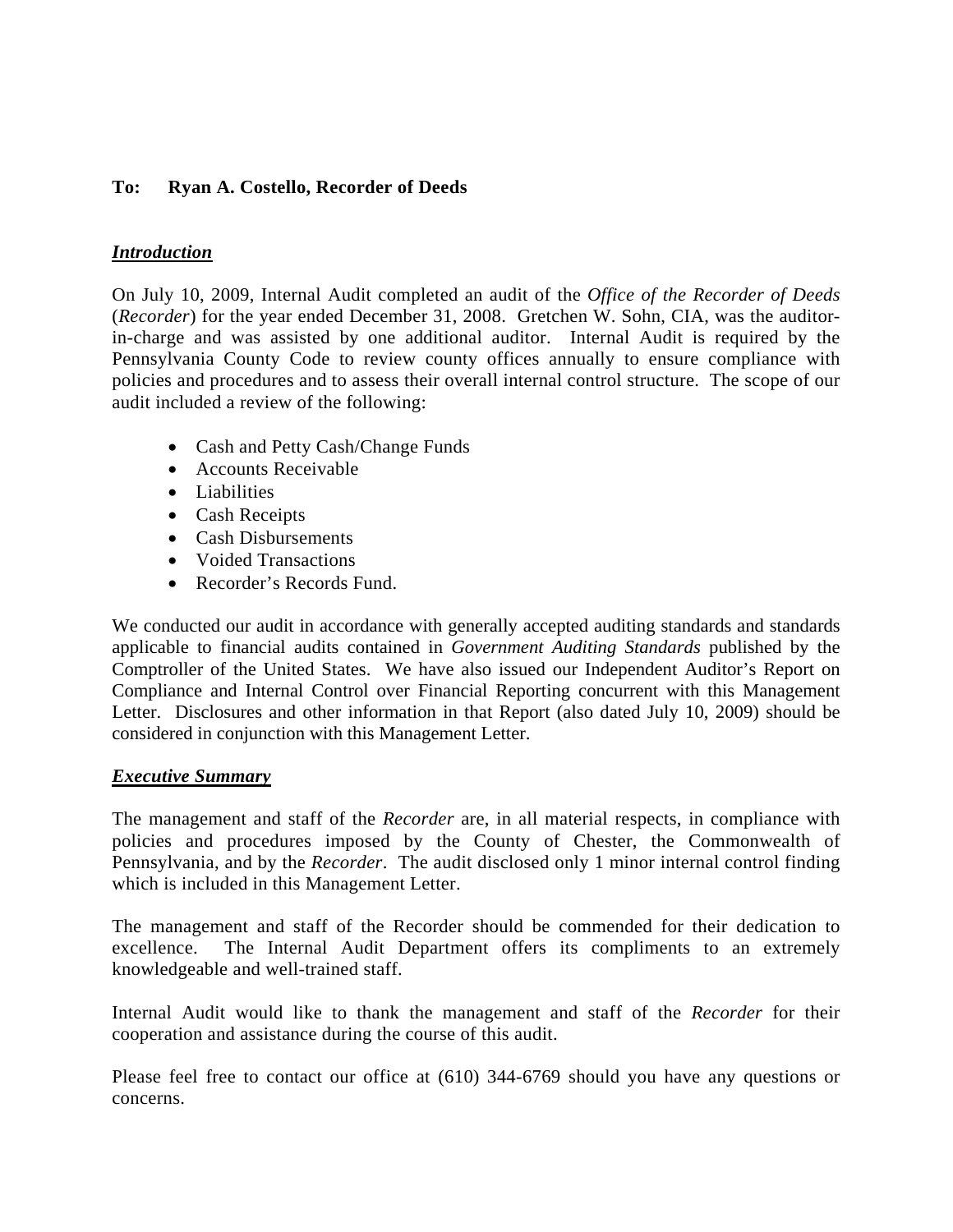#### **COUNTY OF CHESTER**

## **OFFICE OF THE RECORDER OF DEEDS**

#### **FINDINGS AND RECOMMENDATIONS**

#### **FOR THE YEAR ENDED DECEMBER 31, 2008**

### **I. INTERNAL CONTROL FINDINGS AND RECOMMENDATIONS**

#### RECORDING/RECORDKEEPING

#### Finding 1: Cash Disbursements

Internal Audit noted the following:

• In 1 instance, a check from the *Recorder's* operating account was used out of sequence.

#### Recommendation

Internal Audit recommends that all checks from the pre-numbered check series be issued in numeric sequence.

#### *Auditee Response*

Management concurs with the finding and recommendation.